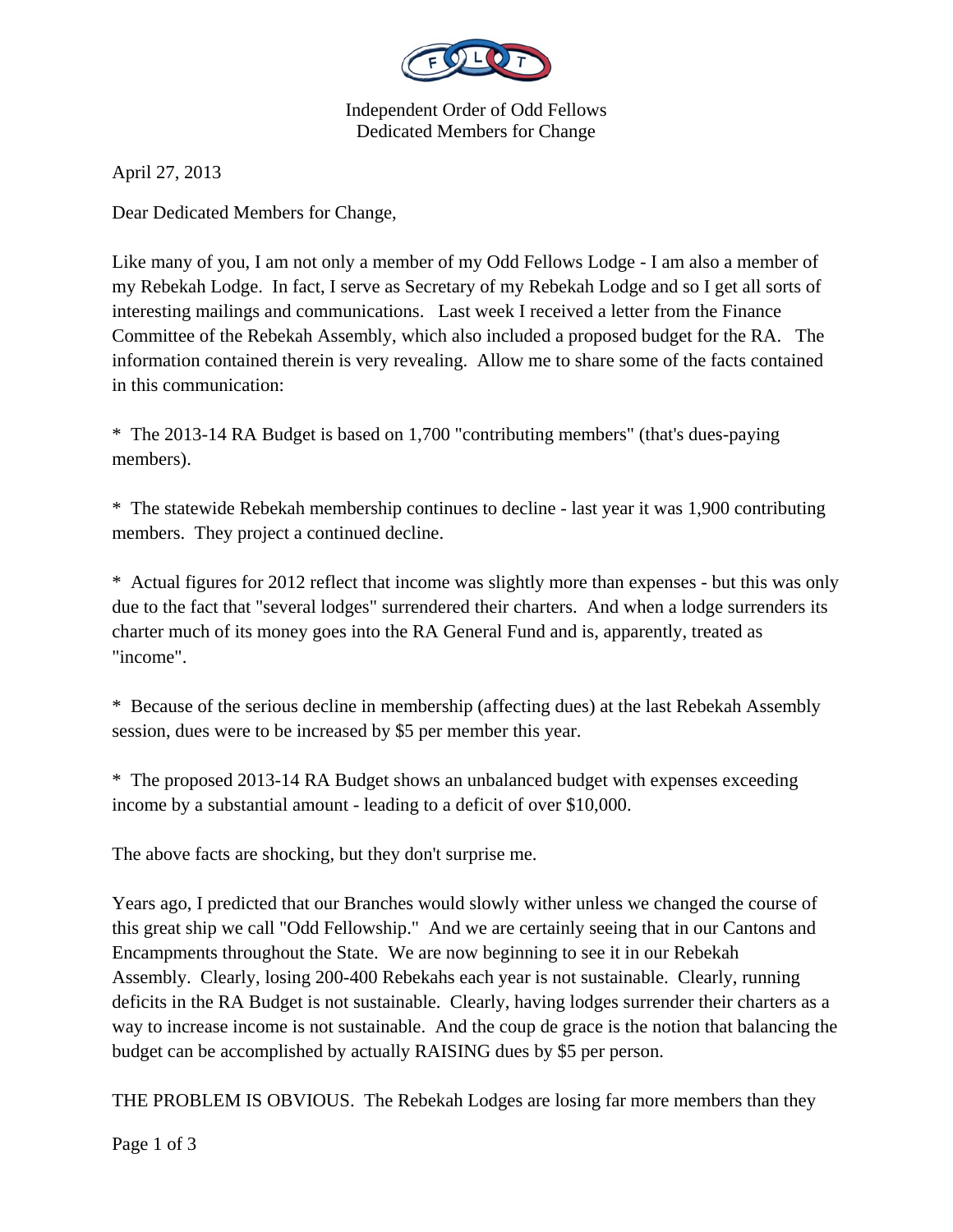

## Independent Order of Odd Fellows Dedicated Members for Change

are adding. That is, of course, not sustainable.

We have actually hit the wall, brothers and sisters. We are showing expenses exceeding income. That is a death rattle for an organization.

And the distressing fact is that there are only 1,700 dues paying members in California. And we all know what that means - just because someone pays dues doesn't mean they attend meetings or participate in lodge activities. So, with 1,700 dues-paying members, we are probably talking about 800-900 who are "active" members.

The solution devised by the RA? Well, let's raise dues. That is not a solution. Frankly, it just adds to the problem. Raising dues will do nothing to add members - in fact, if anything, it will discourage memberships. The only thing that will save a Rebekah Lodge is to add new members and new blood. And we can't add new members if the only thing that a lodge offers is an opportunity to sit in a formal meeting once or twice a month. Prospective members in the 21st Century want to be involved in their communities and want to engage in social and fraternal activities within the lodge. Those Rebekah Lodges that expand their horizons into the community and into social activities will thrive.

 $F - L - T$ 

Dave Rosenberg

ALERT! ALERT! ALERT! Because of a great response to the DMC Dinner at Grand Lodge (Thursday, May 16, a no-host cocktail reception at 5 p.m. and a buffet dinner at 6 p.m.) the DoubleTree Hotel (the venue for the Grand Lodge Sessions and rebekah Assembly Sessions) has moved the location. We will still be in the California Ballroom at the DoubleTree Hotel BUT we are being moved to Salon 3 and Salon 4 for the 6 p.m. dinner, and the 5 p.m. cocktail reception will be on the Patio directly outside the California Ballroom.

Subsidized dinner seats are going fast. There are still a few left at \$25 per person. Please send your check payable to "Dave Rosenberg" at the following address;

Dave Rosenberg Odd Fellows Lodge 415 Second Street Davis CA 95616